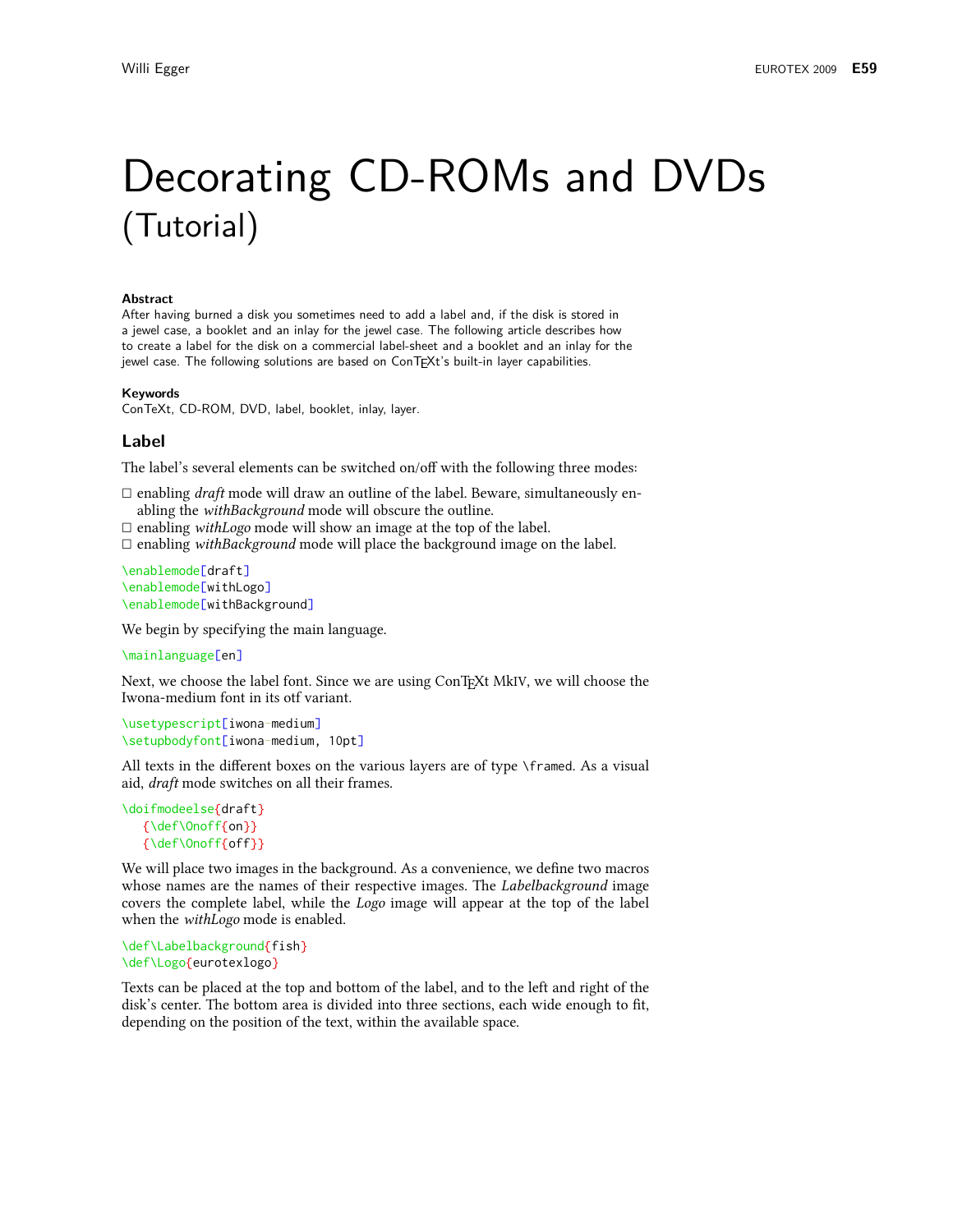To keep things uncluttered, we place the texts in buffers here and use only the buffers' names in the later typesetting instructions. All the texts will be placed in the \framed environment.

```
\startbuffer[BottomtextA]
   \green Contains all files for decorating a CD or DVD:\crlf
   \em \tfx CD-label, CD-inlay-booklet, CD-inlay for the jewel case
\stopbuffer
\startbuffer[BottomtextB]
   \green \em Published in the Euro\TEX -proceedings
\stopbuffer
\startbuffer[BottomtextC]
   \green 2009
```

```
\stopbuffer
```
There is one text area at the top of the label.

```
\startbuffer[Toptext]
```

```
{\tfc \red CD/DVD decoration}\blank \green{\tfb Tutorial}\vfill Over-
lays and layers
\stopbuffer
```
The text areas to the left and right of the disk's center are, like the area at the top of the label, based on a single block of text.

```
\startbuffer[Righttext]
   \green CD-ROM
   \blank
   \gray \currentdate
\stopbuffer
\startbuffer[Lefttext]
   \green \TEX -tutorial
   \blank
   Euro\TEX 2009
\stopbuffer
```
By separating the content elements above from the typesetting commands below, we can change the content without worrying about the code below this point. We will add a comment to emphasize this.

% -- Basically you do not need to edit the lines below

First, we tell ConTEXt how the label will look when typeset.

```
\setuppapersize[A4][A4]
\setuppagenumbering[state=stop]
\setupcolors[state=start]
```

```
\setuplayout
```

```
[topspace=0pt,
backspace=0pt,
header=0pt,
footer=0pt,
margin=0pt,
width=210mm,
height=297mm,
marking=on,
location=middle]
```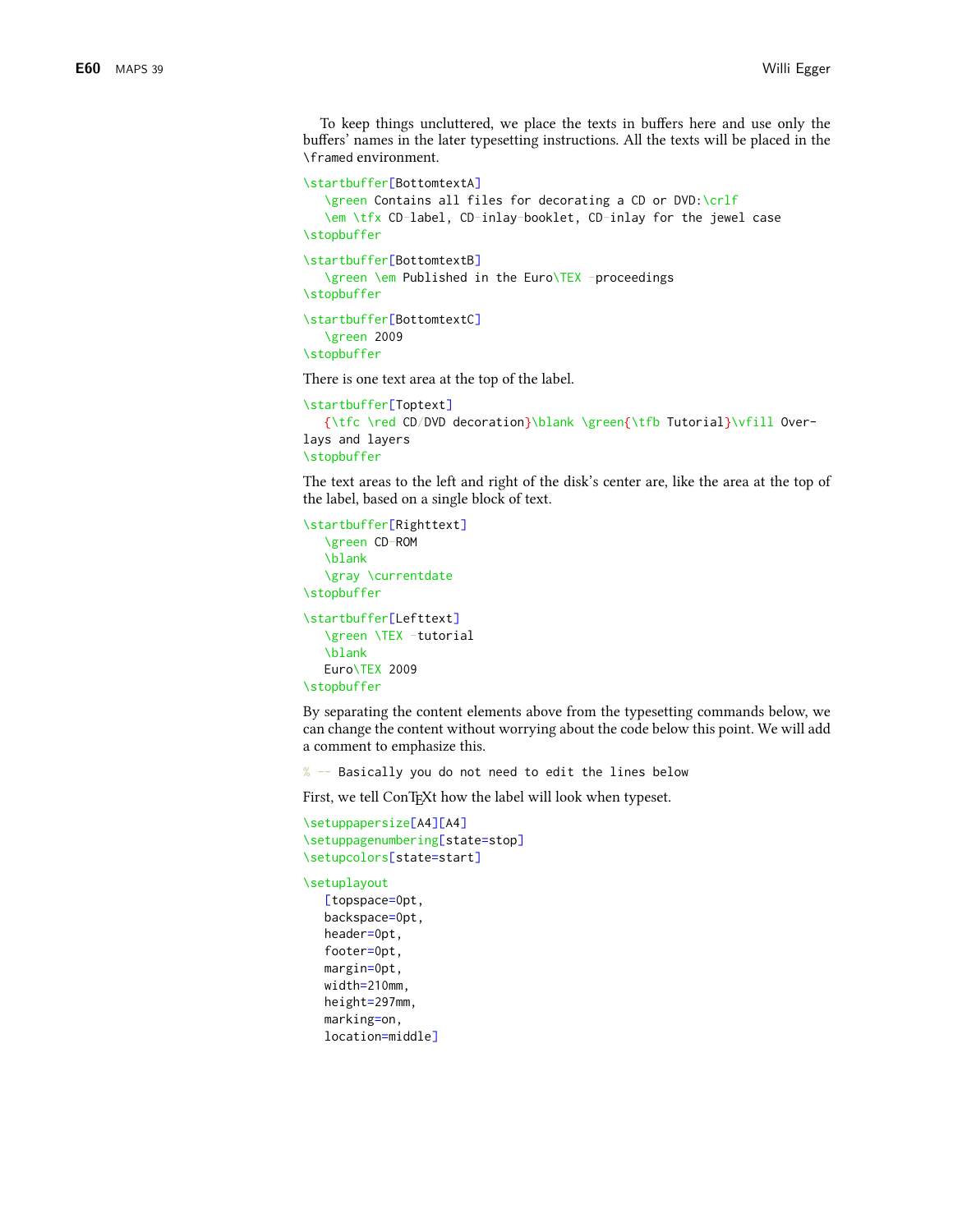As mentioned above, enabling *draft* mode will draw the label outline. The drawing itself consists of two concentric circles drawn with MetaPost.

```
\startreusableMPgraphic{CDShape}
   draw fullcircle scaled 117mm;
   draw fullcircle scaled 41mm;
\stopreusableMPgraphic
```
ConTrXt provides the \doifmode[]{} command, which we will use to set the label background to our predefined background image when the withBackground mode is enabled.

```
\doifmode{withBackground}
   {\defineoverlay
      [Lbackground]
      [{\externalfigure
         [\Labelbackground]
         [width=\overlaywidth, height=\overlayheight]}]}
```
We use the same mechanism to place the optional logo image.

```
\doifmode{withLogo}
   {\defineoverlay
      [Logo]
      [{\externalfigure[\Logo]
      [width=\overlaywidth, height=\overlayheight]}]}
```
Here we define a layer that will cover the entire page. To indicate that we do not want relative positioning of this layer, we set its position to no and its reference point to bottom. Lastly, we place the layer into the page area as a background.

```
\definelayer[PageLayer][position=no]
```

```
\setuplayer
   [PageLayer]
   [corner=bottom, location=c, height=\paperheight]
```

```
\setupbackgrounds[page][background=PageLayer]
```
We define a second layer to hold the label fields we have already defined. We set this layer's reference point to top and left and the location of the layer data to bottom right. We also define its width and height. Set option=test to see what ConTFXt does with these settings.

```
\definelayer
   [Label][position=no, corner={top, left}, location={bottom, right},
    width=117mm, height=117mm, option=test]
```
In the following lines we fill the Label layer with our predefined label fields, and then typeset it. To tell ConTFXt to flush the layer at the end of the page we enclose the filling commands and the typesetting command: \placelayer[] within a \standardmakeup ... \stopstandardmakeup block.

```
\starttext
\startstandardmakeup[page=no,doublesided=no]
\setlayerframed
   [Label][x=\dimexpr(\textwidth-117mm)/2,y=21.43mm]
   [width=117mm, height=117mm, frame=\Onoff, background=Lbackground]
   3
```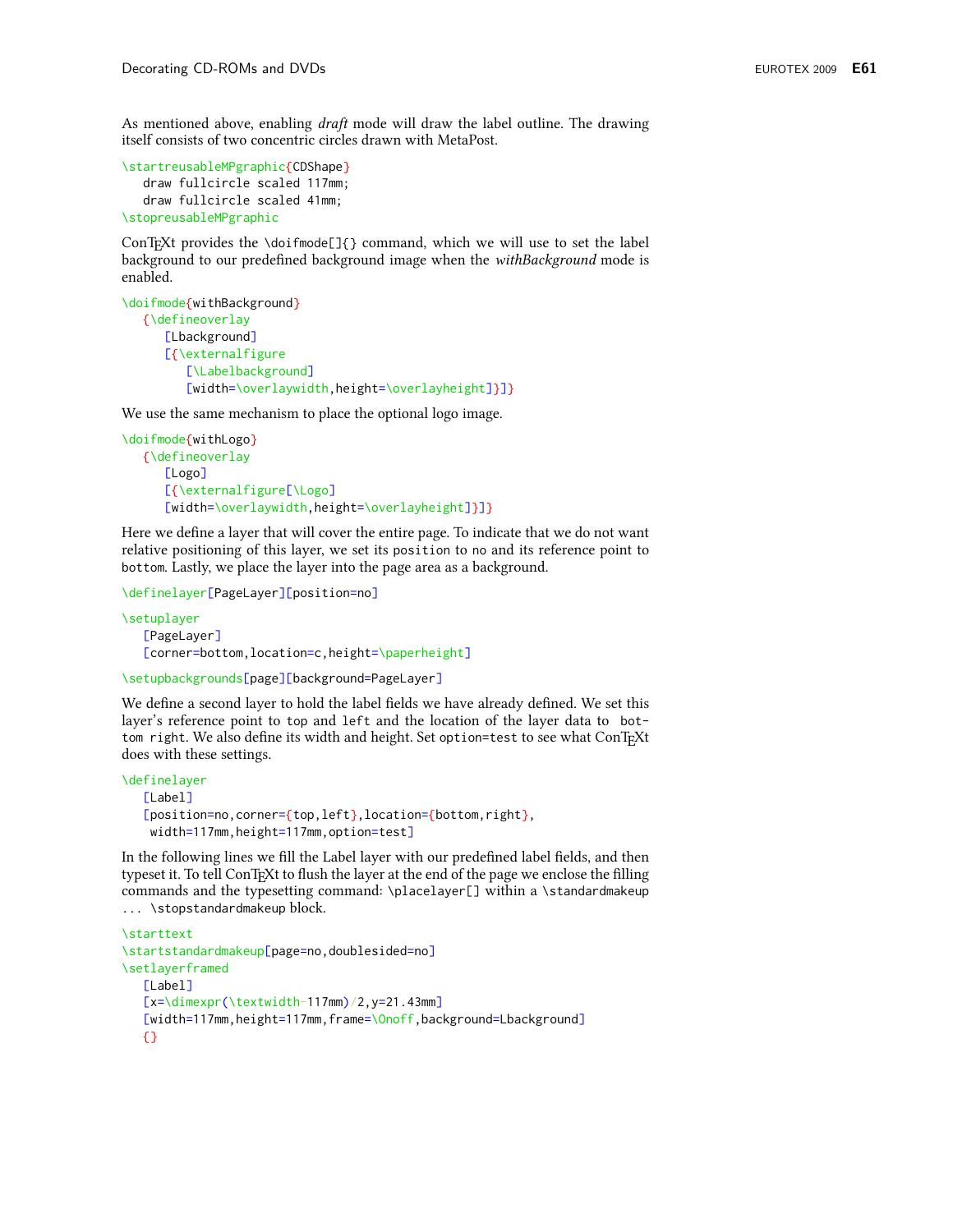```
\setlaverframed
   [Label]
   [x=\dimexpr(\textwidth-13mm)/2,y=22.43mm]
   [width=13mm, height=13mm, frame=\Onoff, align={top, middle},
   background=Logo]
   \{ \}\setlayerframed
   Labell
   [x=\dimexpr(\textwidth-78mm)/2,y=35.43mm]
   [width=78mm, height=24mm, frame=\Onoff, align={top, middle}]
   {\getbuffer[Toptext]}
\setlayerframed
   [Label][x=126mm, y=60mm]
   [width=34mm, height=40mm, frame=\Onoff, align={middle, lohi}]
   {\getbuffer[Righttext]}
\setlayerframed
   [Label]
   \left[x=50mm, y=60mm]
   [width=34mm, height=40mm, frame=\Onoff, align={flushleft, lohi}]
   {\getbuffer[Lefttext]}
\setlayerframed
   Labell
   [x=\dimexpr(\textwidth-98mm)/2,y=100.43mm]
   [width=98mm, height=\dimexpr(38mm/3), frame=\Onoff, align=middle]
   {\getbuffer[BottomtextA]}
\setlayerframed
   [Label]
   [x=\dim\exp(\text{textwidth}-72mm)/2,y=\dim\exp(100.43mm+38mm/3)][width=72mm, height=\dimexpr(38mm/3), frame=\Onoff, align=middle]
   {\getbuffer[BottomtextB]}
\setlayerframed
   [Label]
   [x=\dim\{\text{textwidth}-18mm\}/2, y=\dim\(100.43mm+38mm/3*2)]
   [width=18mm, height=\dimexpr(38mm/3), frame=\Onoff, align=middle]
   {\getbuffer[BottomtextC]}
\doifmode{draft}
   {\setlayer[PageLayer][x=.5\paperwidth, y=216.93mm]
       {\useMPgraphic{CDShape}}
   \setlayer[PageLayer][x=.5\paperwidth, y=79.93mm]
       {\useMPgraphic{CDShape}}}
\placelayer[Label]
\stopstandardmakeup
```
#### **\stoptext**

As you can see in the code above, we move a piece of information to its correct position by adjusting its vertical and horizontal offsets.

Near the end of the code there is another conditional action that controls the placement of the label shape.

The preceding code yields the following result: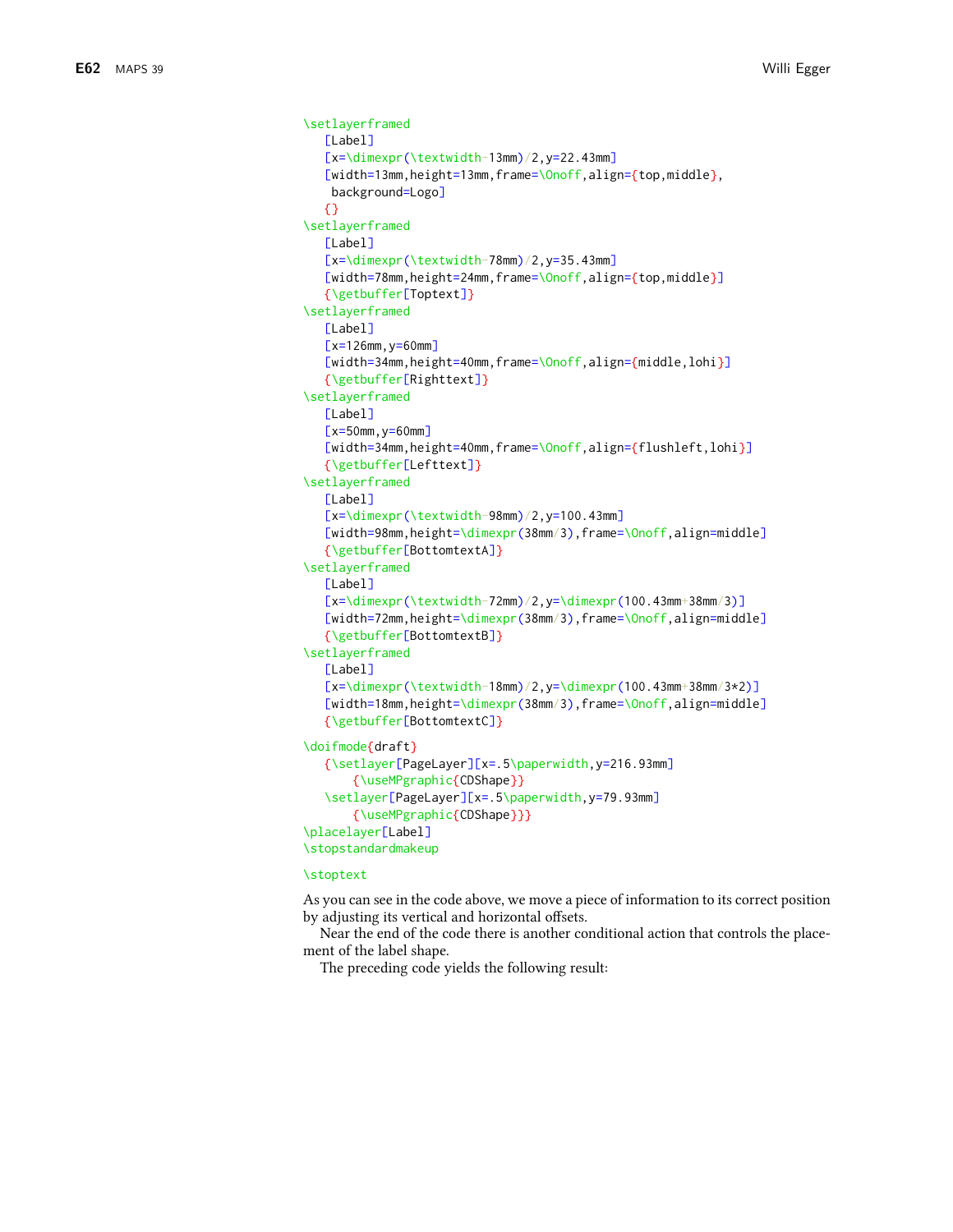



Figure 1. Example CD-label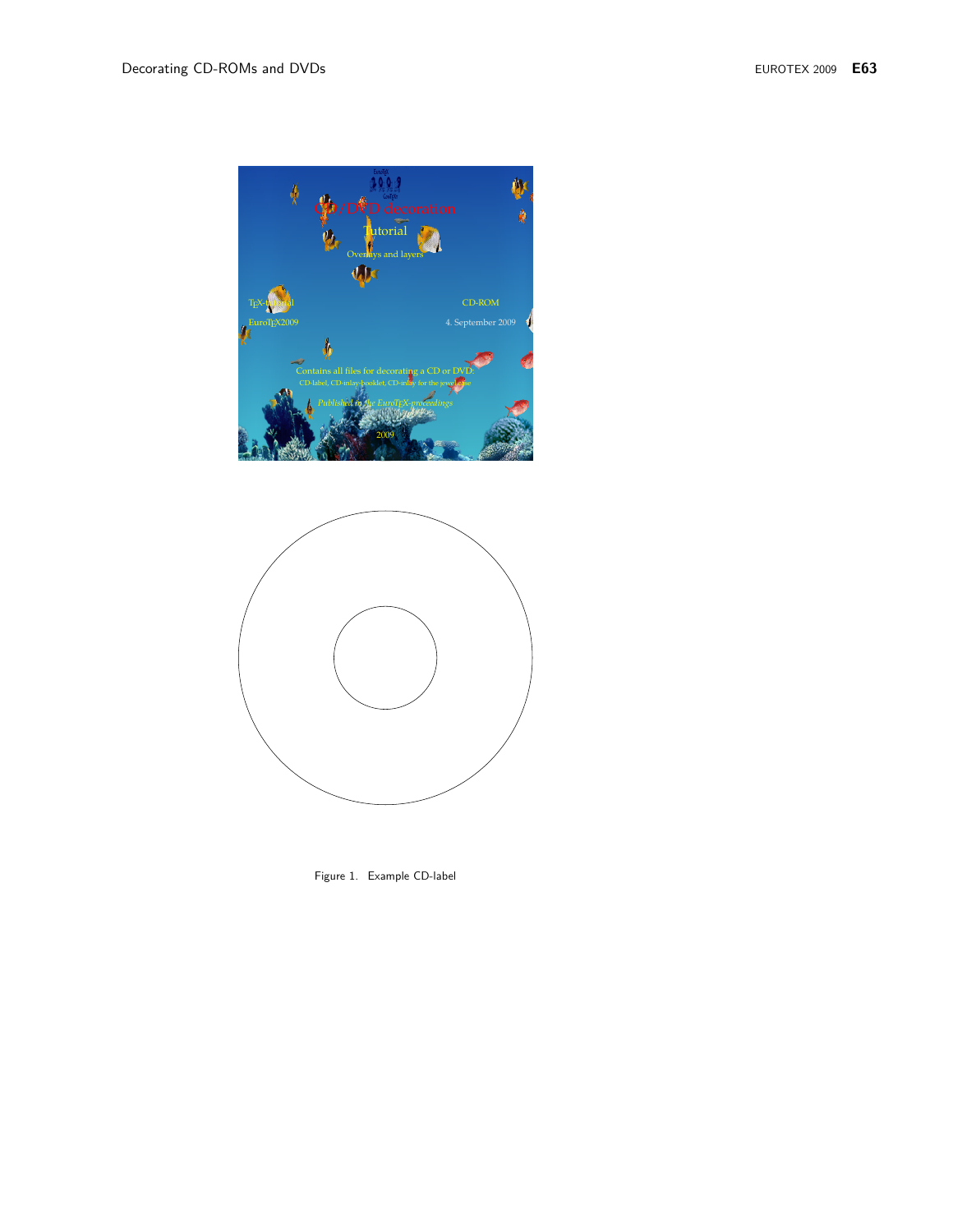## **Booklet**

The CD-booklet is composed of a single section which we arrange with \setuparranging[2UP]. As before, we start with setting the main language and choosing the font for the booklet.

```
\mainlanguage[en]
```

```
\usetypescript[palatino]
\setupbodyfont[palatino,8pt]
```
If you want to place a background image on the front page, you can define a macro with a symbolic name which will be used later when you setup the page layer.

```
\def\Pageimage{fish}
```
We can add a title typeset along the spine of the cover page. The title is placed in a buffer:

```
\startbuffer[Sidetitle]
  {\tfc \yellow CD/DVD decoration}
\stopbuffer
```
In the next buffer we place the contents of the cover page.

```
\startbuffer[Covertext]
   Nstrut
   \blank[line]
   \startalignment[middle]
      \startlines
         {\tfc \red CD/DVD decoration}
         \blank \green{\tfb Tutorial}
         \blank Overlays and layers
      \stoplines
   \stopalignment
   \blank
\stopbuffer
```
The booklet contents is put into its own buffer.

```
\startbuffer[Bookletcontent]
   \input knuth\par
\stopbuffer
```
Now that all the content elements for the booklet have been defined, the positioning code that follows, once written, need not be changed.

% -- Basically you do not need to edit the lines below

The CD-booklet is typeset on a custom size of paper. We define this paper size and put it on landscape A4 sheets. We choose our layout parameters and, because we are using the standard-makeup-environment, we turn vertical centering off.

```
\definepapersize[CDbooklet][width=120mm, height=118mm]
\setuppapersize[CDbooklet][A4,landscape]
\setuppagenumbering[location={bottom,right},alternative=doublesided]
\setupcolors[state=start]
\setupnarrower[left=.5em]
\setuplayout
    [topspace=2mm,
    backspace=9mm,
    header=0pt,
```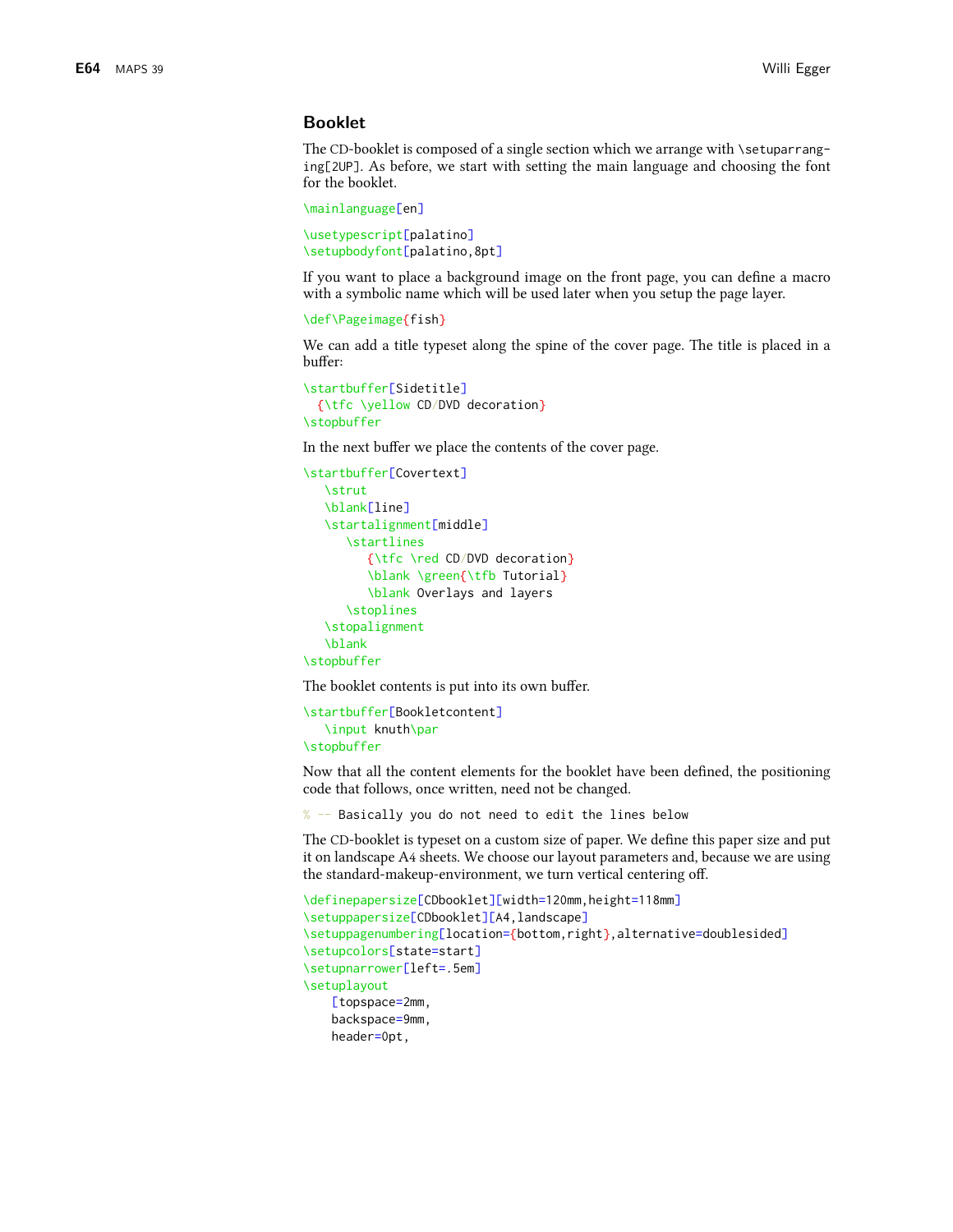```
footer=5mm.
    margin=8.5mm,
    margindistance=.5mm,
    width=100mm,
    height=115mm,
    marking=on,
    location=middle]\setupmakeup[standard][top=.bottom=]
```
The background image on the cover should be a bleeding image, i.e. it should be larger than the crop marks indicate. However, as soon as we use imposition, the image is cropped to the paper size and the bleed is gone. We define the bleed as follows:

```
\definemeasure[bleed][\dimexpr1mm\relax]
```
Now we define a layer which is filled with the background image.

```
\definelayer
   [Background]
   [position=no]
\setlayer
   [Background]
   {\externalfigure
      [\Pageimage]
      [height=\dimexpr118mm+2\measure{bleed},
       width=\dimexpr120mm+2\measure{bleed}]}
```
The filled layer is placed into the page background. Because we bled the image, we have to add a background offset equal to the bleed.

```
\setupbackgrounds[page][background=Background,
                        backgroundoffset=\measure{bleed}]
```
As mentioned earlier, the booklet is typeset with imposition.

```
\setuparranging[2UP]
```
Now that everything is in place, we can produce the booklet.

```
\starttext
```

```
\startstandardmakeup[doublesided=no,page=yes]
   \inleft{\rotate[rotation=90]{%
     \framed[frame=off,align={lohi,middle},width=\textheight]
         {\bfd \getbuffer[Sidetitle]}}}
   \getbuffer[Covertext]
\stopstandardmakeup
\setupbackgrounds[page][background=]
```

```
\getbuffer[Bookletcontent]
\stoptext
```
These parameters will produce the following (only the cover page is shown):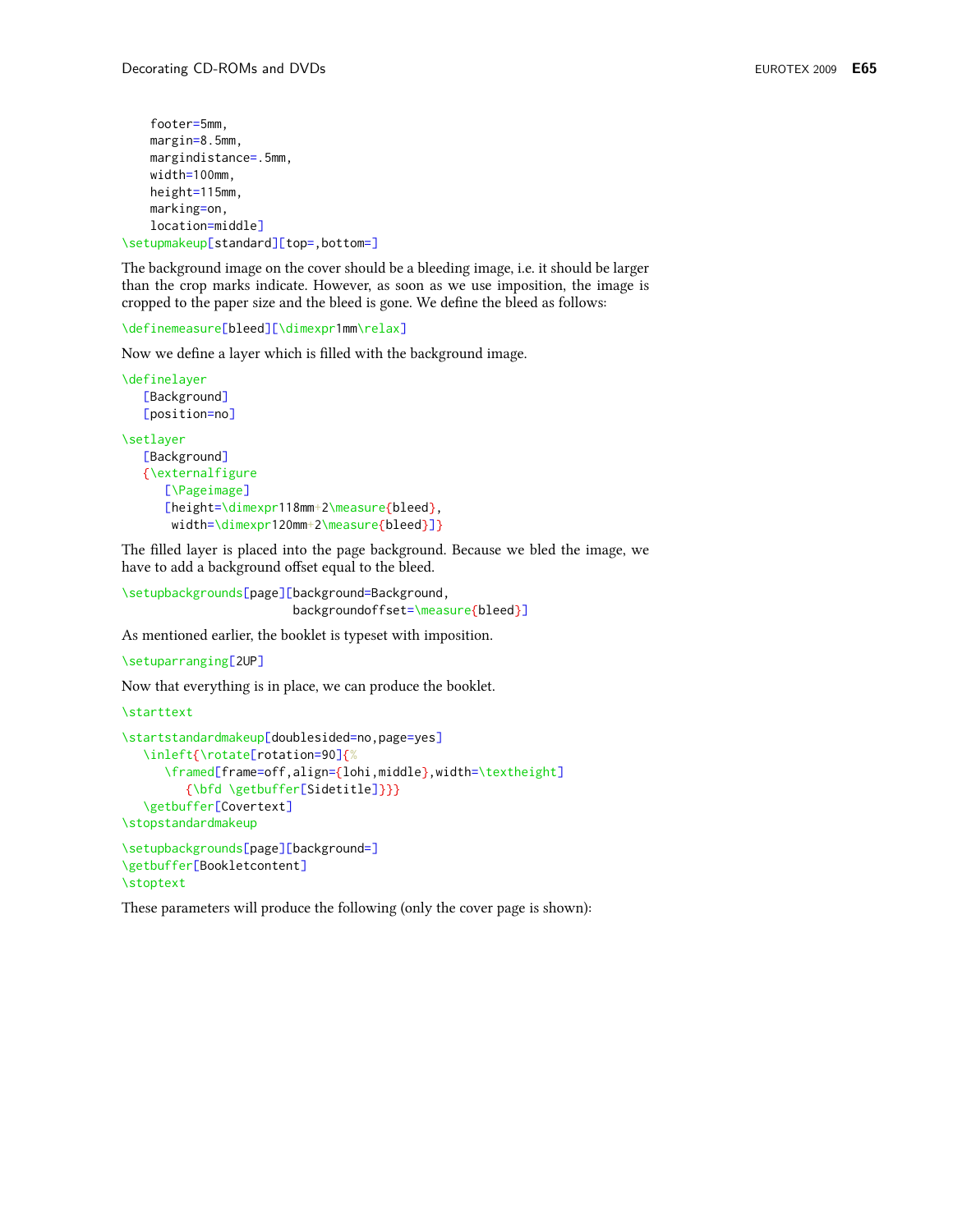

 $\begin{array}{c|c} \hline \rule{0pt}{2ex} \rule{0pt}{2ex} \rule{0pt}{2ex} \rule{0pt}{2ex} \rule{0pt}{2ex} \rule{0pt}{2ex} \rule{0pt}{2ex} \rule{0pt}{2ex} \rule{0pt}{2ex} \rule{0pt}{2ex} \rule{0pt}{2ex} \rule{0pt}{2ex} \rule{0pt}{2ex} \rule{0pt}{2ex} \rule{0pt}{2ex} \rule{0pt}{2ex} \rule{0pt}{2ex} \rule{0pt}{2ex} \rule{0pt}{2ex} \rule{0pt}{2ex} \rule{0pt}{2ex} \rule{0pt}{2ex} \rule{0pt}{2ex} \$ 

Figure 2. The cover of the booklet

 $\begin{array}{|c|} \hline \quad \quad & \quad \quad & \quad \quad \\ \hline \quad \quad & \quad \quad & \quad \quad \\ \hline \quad \quad & \quad \quad & \quad \quad \\ \hline \end{array}$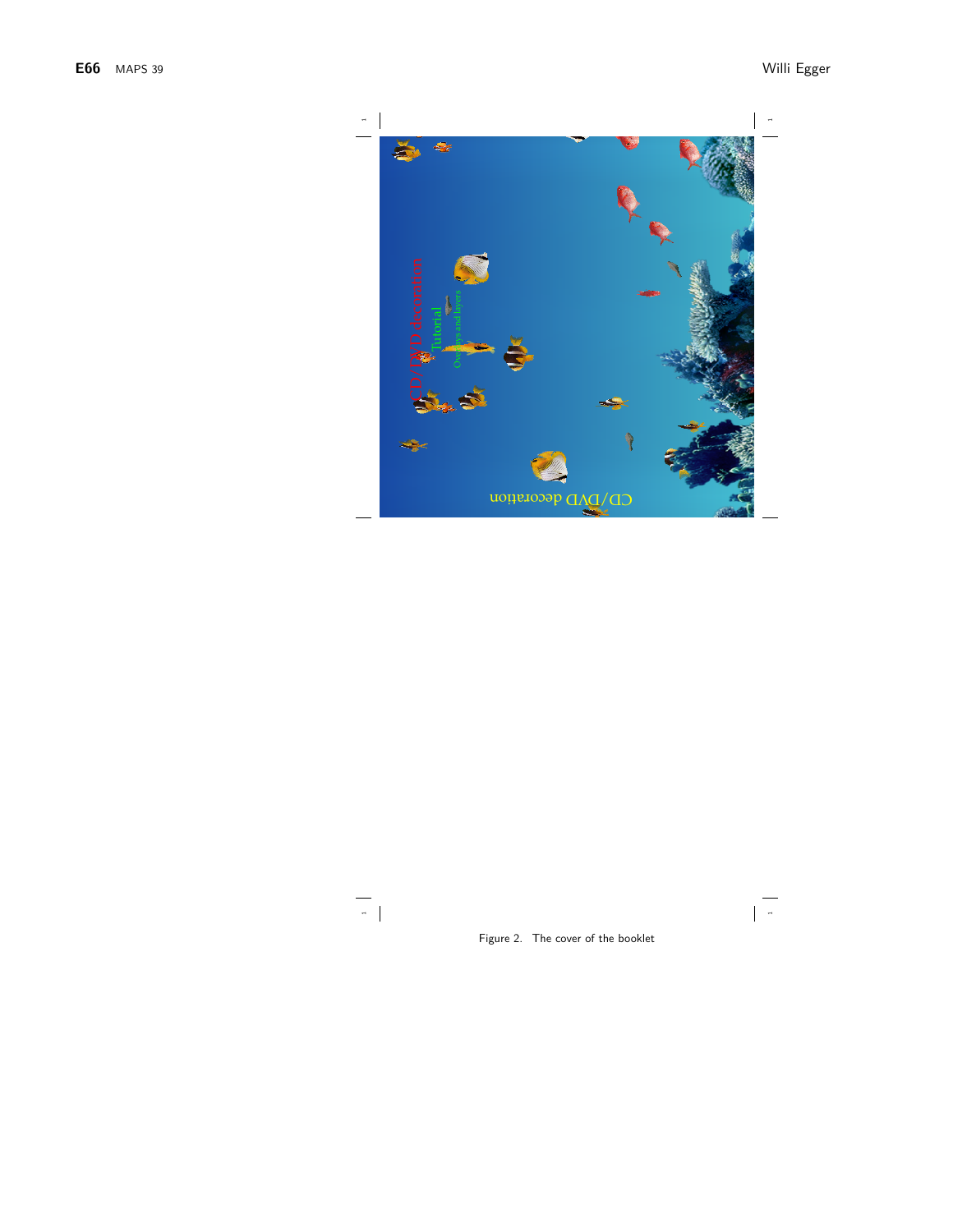#### Jewel case inlay

To complete the CD project, we want to prepare an inlay for the jewel case. As in the previous sections, we start with setting the main language:

\mainlanguage[en]

We tell ConTrXt the font we want to use for the inlay

```
\usetypescript[palatino]
\setupbodyfont[palatino,10pt]
```
The inlay will be defined such that you can have as many as three images on the inlay. There is a page image, a text image and an image for the small strips to the left and right of the inlay. Again, we define macros in order to replace the actual filename in the code with a symbolic name.

```
\def\Pageimage{fish}
\def\Textimage{eurotexlogo}
\def\SideTitleimage{}
```
We have three text areas. At the left and right sides of the inlay there are small strips along the spine for the title information. Both strips are automatically filled with the same information. In between these is the main text area.

```
\startbuffer[Sidetitle]
   \tfa \yellow CD/DVD decoration\hfill2009
\stopbuffer
\startbuffer[Maintext]
   \startalignment[middle]
      \startlines
         {\tfc \red CD/DVD decoration}
         \blank \yellow{\tfb Tutorial}
         \blank Overlays and layers
      \stoplines
   \stopalignment
\stopbuffer
```
The following comment reminds us that the code below this point is usually left untouched.

% -- Basically you do not need to edit the lines below.

We must define the inlay paper size ourselves. Its dimensions are  $150 \times 118$  mm and typeset on an A4.

```
\definepapersize[CDinlaycase][width=150mm, height=118mm]
\setuppapersize[CDinlaycase][A4]
```
We define a bleed measure to insure that the page image will cover the entire page.

\definemeasure[bleed][\dimexpr1mm\relax]

We specify the various layout settings. The width of the main text area is 14 mm smaller than the paper width. We use a backspace of 7 mm, which is filled with the  $margin + margin distance.$ 

\setuplayout

[topspace=0mm, backspace=7mm, margin=6.5mm, header=0pt,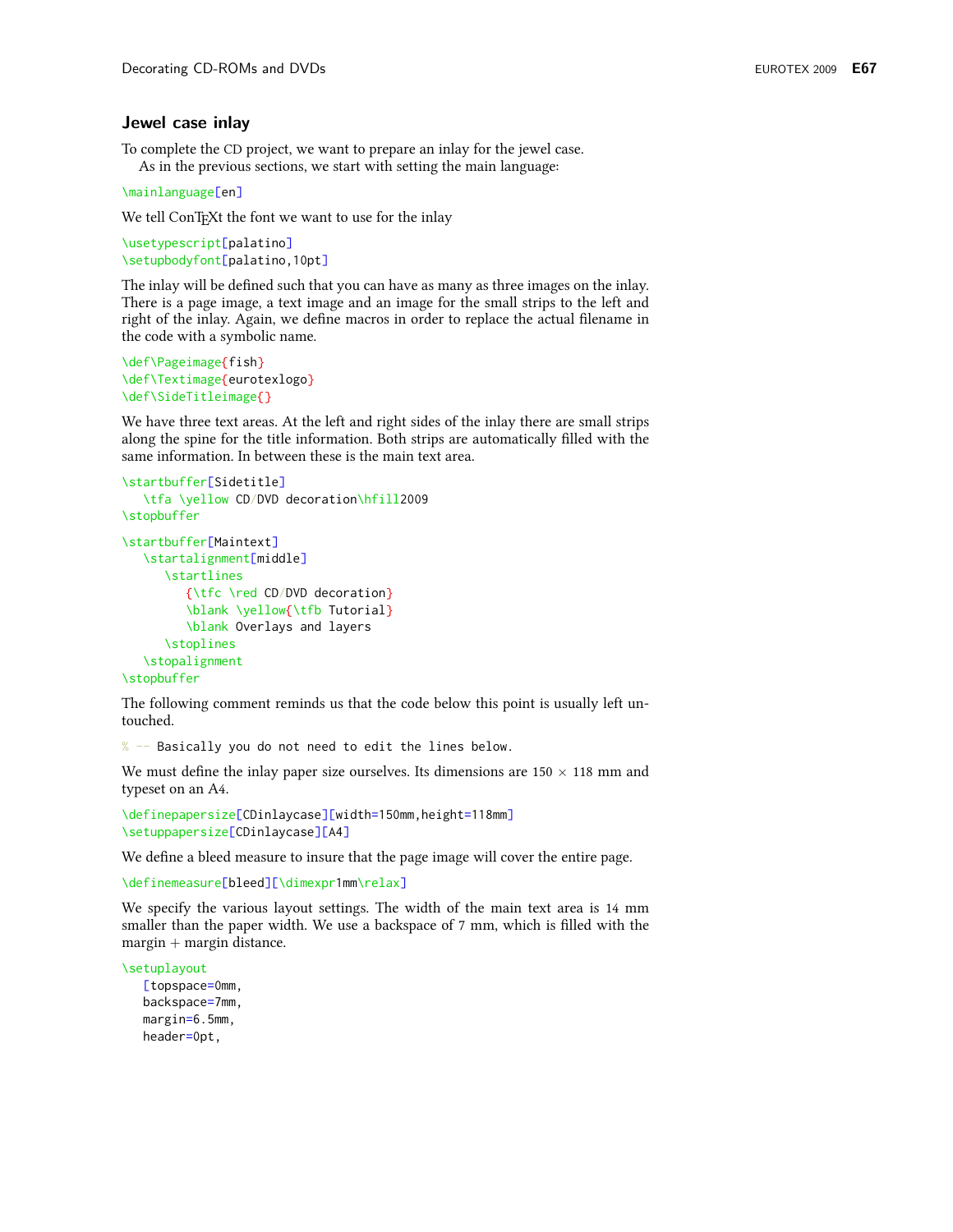```
footer=0pt.
margindistance=.5mm,
width=136mm,
height=118mm,
location=middle.
marking=on]
```
\setupcolors[state=start]

\setupmakeup[standard][bottom=,top=]

To fit the inlay into the jewel case we have to make two folds. It is important to make these folds accurately. To help, we add a layer with fold marks that extend out into the cut space.

```
\definelayer
  [Foldmarks]
  [position=no,
  height=\dimexpr(\paperheight+10mm),
  width=\dimexpr(\paperwidth+10mm),
  x=0mm,
  v=-8mm]
```
Next we define two layers, one each for the page and text images. We do not want the layers to be positioned relative to the text so we set each position to no.

```
\definelayer
```
[Pagebackground] [position=no]

\definelayer [Textbackground]

```
[position=no]
```
As mentioned earlier, we can use an overlay to add an image or a background along the spine. The image could be a previously defined external image, and the background could be a transparent color generated with MetaPost.

```
\defineoverlay
```

```
[SideTitlebackground]
[{\externalfigure[\SideTitleimage][width=\overlaywidth,
                                   height=\overlayheight]}]
```
or

```
\defineoverlay
   [SideTitlebackground]
   [\useMPgraphic{TransparentBackground}]
```
We define two additional layers intended for the side titles. Again, there is no need for relative positioning.

```
\definelayer
   [SideTitleL]
   [position=no]
\definelayer
   [SideTitleR]
   [position=no]
```
We use MetaPost for the fold marks.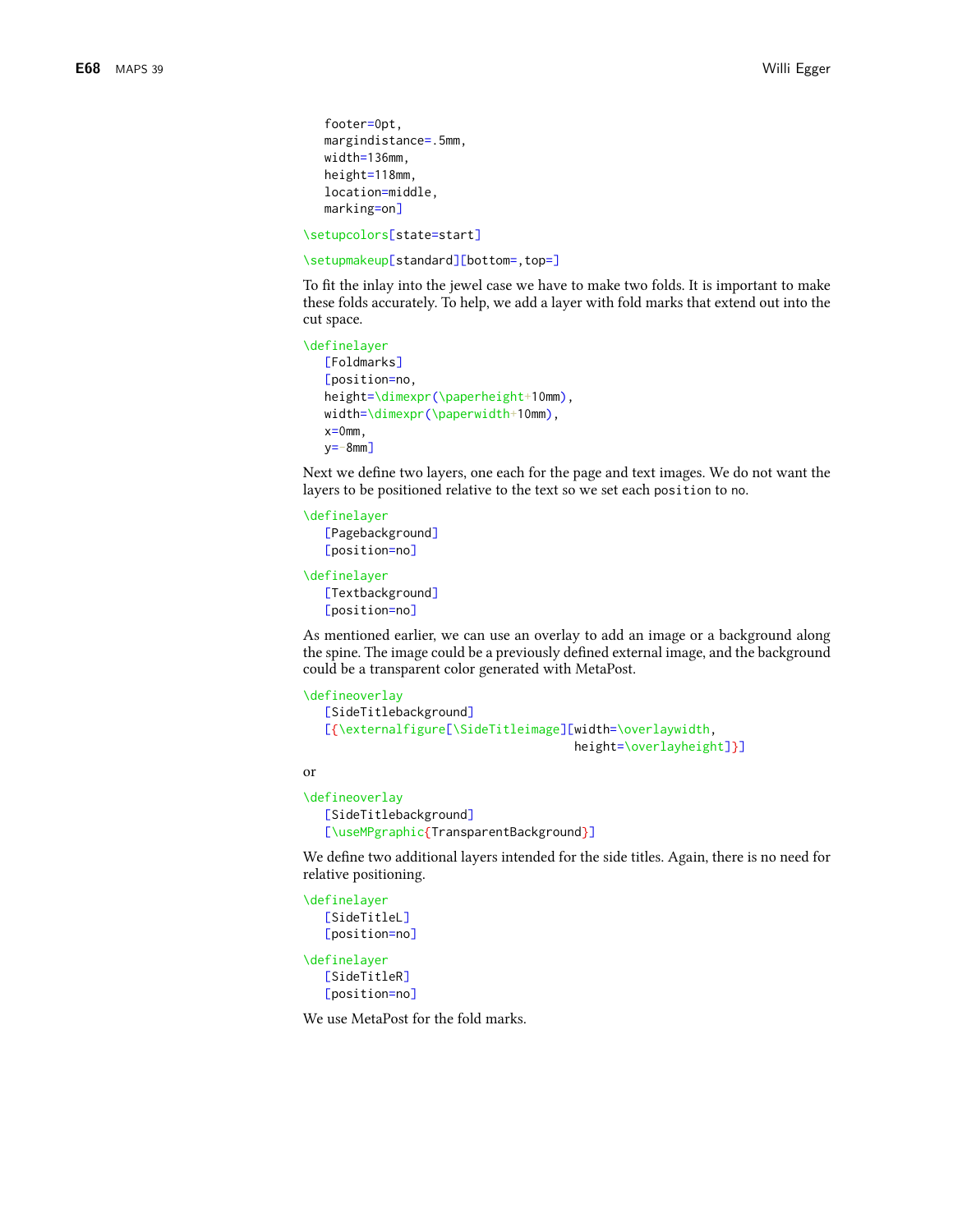```
\startuniqueMPgraphic{Marks}
```

```
path p;
pair pt[];
p := unitsquare xscaled 136mm yscaled 135mm;
pt[1] := 11corner p;
pt[2] := point 3.95 of p;pt[3] := point 3.05 of p;pt[4] := ulcorner p;pt[5] := lrcorner p;pt[6] := point 1.05 of p;pt[7] := point 1.95 of p;pt[8] := urcorner p;for i=1 step 2 until 7 :
   draw pt[i]-pt[i+1];endfor;
```

```
\stopuniqueMPgraphic
```
It is easy to prepare a transparent colored background for an overlay with MetaPost.

```
\startreusableMPgraphic{TransparentBackground}
   path p;
   p:= unitsquare xscaled \overlaywidth yscaled \overlayheight;
   fill p withcolor transparent(1,0.3, yellow);
\stopreusableMPgraphic
```
Now we are ready to fill the layers with their respective content, and assign the layers as page or text backgrounds.

```
\setlayer
   [Foldmarks]{\useMPgraphic{Marks}}
\setlayer
   [Pagebackground]
   {\externalfigure
      [\Pageimage]
      [height=\dim\;118mm+2\measuredangle\;black),
       width=\dimexpr150mm+2\measure{bleed}]}
\setlayer
   [Textbackground]
   {\externalfigure[\Textimage][height=\textheight,width=\textwidth]}
\setlayer
   [SideTitleL]
   [x=.5mm, y=.5mm]
   {\rotate[rotation=90]{%
      \framed
      [frame=off,align={right,lohi},
      width=\dimexpr\textheight-1mm,
      background=SideTitlebackground]
      {\bf \getbuffer[Sidetitle]}}}
\setlayer
   [SideTitleR]
   [x=-.5mm, y=.5mm]
   {\rotate[rotation=90]{%
      \framed
      [frame=off,align={right,lohi},
      width=\dimexpr\textheight-1mm,
```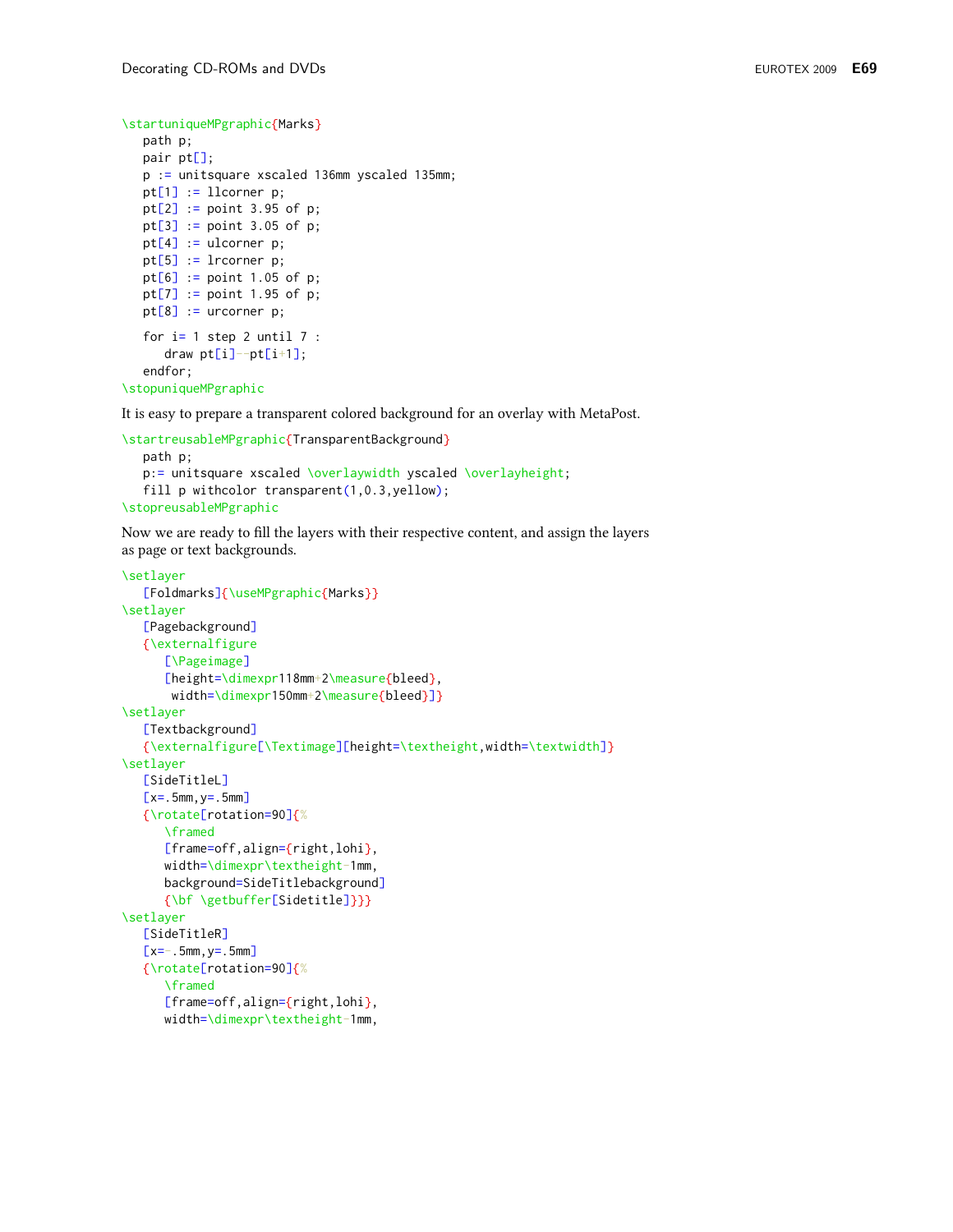```
background=SideTitlebackground]
{\bf \getbuffer[Sidetitle]}}}
```
**\setupbackgrounds** 

```
[page]
```

```
[background=Pagebackground, backgroundoffset=\measure{bleed}]
\setupbackgrounds[text][background={Foldmarks, Textbackground}]
\setupbackgrounds[text][leftmargin][background=SideTitleL]
\setupbackgrounds[text][rightmargin][background=SideTitleR]
```
What remains to be done is to start a document and add the information for the main text area.

```
\starttext
```

```
\strut
```

```
\framedtext
  [frame=off,
   rulethickness=3pt,
   offset=10pt,
   width=\textwidth,
   height=\textheight,
   align=middle]
   {\getbuffer[Maintext]}
```
## **\stoptext**

The result is as follows:



Figure 3. The inlay for the jewel case